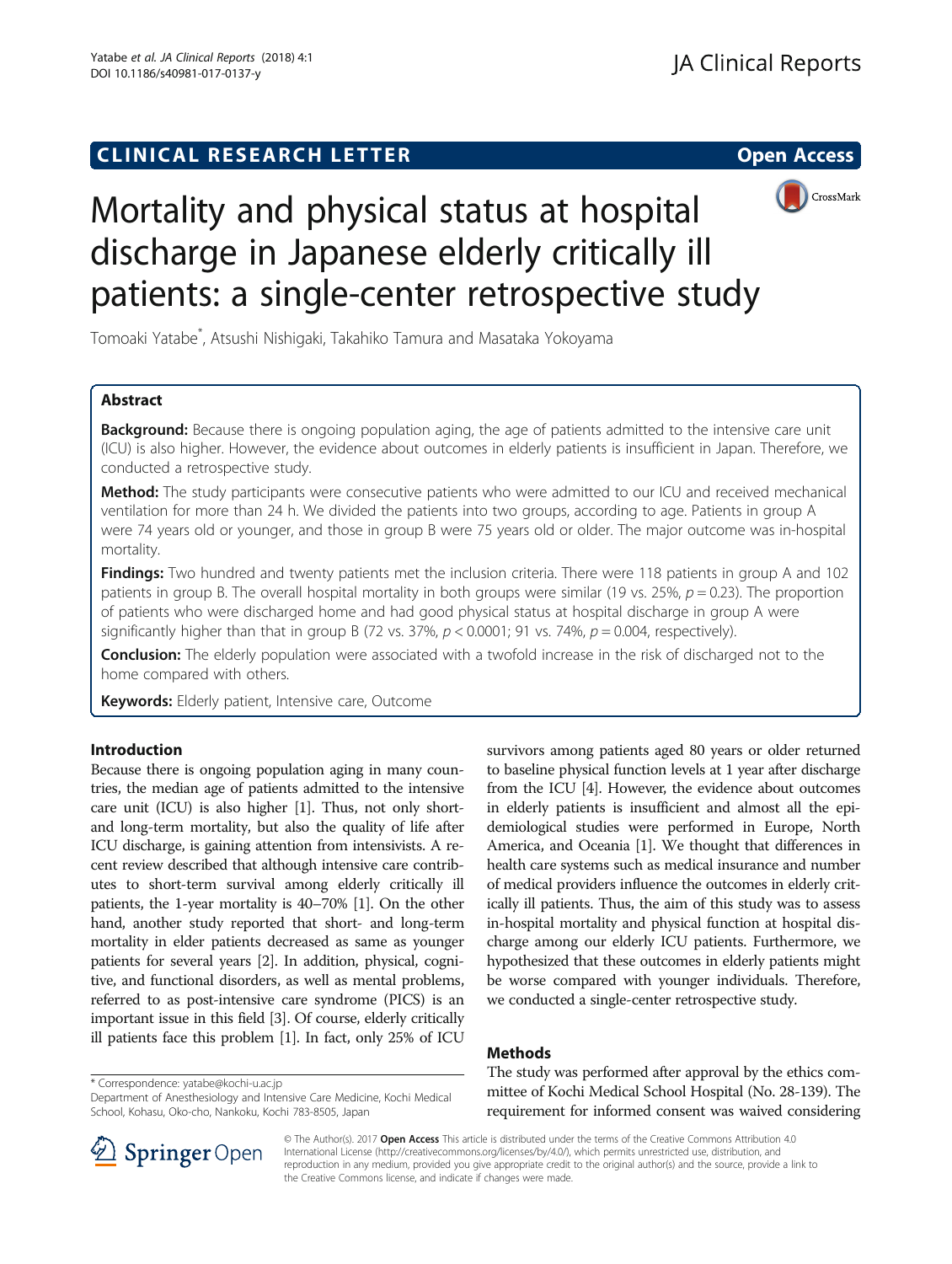the retrospective nature of the study. The study participants were consecutive patients who were admitted to our 12-bed capacity ICU and received mechanical ventilation for more than 24 h from April 2015 through March 2017.We excluded patients who were younger than 20 years, were not discharged by August 2017, were readmitted to our ICU during one hospital stay, and whose Acute Physiology and Chronic Health Evaluation (APA-CHE) II score could not be calculated due to insufficient data. We divided the patients into two groups, according to age. Patients in group A were 74 years old or younger at the time of admission to our ICU, and those in group B were 75 years old or older. Data regarding age, gender, height, weight, indication for ICU admission (surgical or non-surgical), APACHE II and the Sequential Organ Failure Assessment (SOFA) scores on the day of ICU admission, comorbidities (hypertension, diabetes mellitus, heart disease, cerebral stroke, and cancer), duration of mechanical ventilation, length of ICU and hospital stay, residence before hospitalization and discharge destination (home or other), physical status before ICU admission and at hospital discharge (walking, sitting, bed rest), and in-hospital mortality were collected from the medical records. We defined good physical status as walking and poor physical status as sitting and bed rest. The major outcome was inhospital mortality, and secondary outcomes were the proportion of patients who were discharged home and good physical status at hospital discharge. Our hospital did not decide on standard criteria regarding discharge destination. Therefore, individual physicians decided on it based on patients' statuses and request. We assessed each of these parameters using the non-paired  $t$  test, Mann–Whitney  $U$ test, and chi-square test.  $p$  values less than 0.05 were considered statistically significant. A receiver operating characteristic (ROC) curve was applied to determine the appropriate cutoff age for predicting good physical function at hospital discharge. In addition, we performed multivariable analysis regarding hospital mortality, physical function at hospital discharge, and discharge destination. Variables were considered potentially associated with the outcome when  $p < 0.05$  in the univariate analysis. Statistical analysis was performed using JMP version 9.0 (SAS Institute Japan, Tokyo, Japan). Data were reported as mean ± standard deviation, median [interquartile range], or percentage.

#### Results

Three hundred and seventy-seven patients received mechanical ventilation for more than 24 h during the study period. Of these patients, 15 who were younger than 20 years, 1 patient who was not discharged by August 2017, 13 patients who were readmitted to our ICU during one hospital stay, and 128 patients whose APACHE II scores could not be calculated were excluded. Thus, 220 patients met the inclusion criteria. There were 118 patients in group A and 102 patients in group B. The median age in both groups was 65 [55, 69] and 80 [77, 84] years  $(p < 0.0001)$  and the proportions of females were 36 and 40% ( $p = 0.48$ ), respectively (Table 1). The proportion of surgical

Table 1 Patient background and outcome data

|                                                      | Group A                     | Group B                               | p value     |
|------------------------------------------------------|-----------------------------|---------------------------------------|-------------|
|                                                      | (< 74 years)<br>$(N = 118)$ | $(≥ 75 \text{ years})$<br>$(N = 102)$ |             |
| Age, years                                           | 65 [55, 69]                 | 80 [77, 84]                           | $< 0.0001*$ |
| Gender (female), N (%)                               | 42 (36)                     | 41 (40)                               | 0.48        |
| Height, cm                                           | $162 \pm 9$                 | $156 \pm 9$                           | $< 0.0001*$ |
| Weight, kg                                           | 56 [48, 64]                 | 51 [46, 57]                           | $0.0008*$   |
| Body mass index, kg/m <sup>2</sup>                   | 21.4 [18.8,<br>24.51        | 21.3 [18.8,<br>$23.5$ ]               | 0.61        |
| Reason of ICU admission                              |                             |                                       |             |
| Non-surgical, N (%)                                  | 31 (26)                     | 42 (41)                               | $0.02*$     |
| Surgical, N (%)                                      | 87 (74)                     | 60 (59)                               |             |
| Physical status before ICU<br>admission              |                             |                                       | 0.47        |
| Good physical status, N (%)                          | 96 (82)                     | 79 (77)                               |             |
| Poor physical status, N (%)                          | 22 (18)                     | 22 (23)                               |             |
| Residence before hospitalization<br>(home), N (%)    | 115 (97)                    | 96 (94)                               | 0.21        |
| Comorbidity at hospitalization                       |                             |                                       |             |
| Hypertension, N (%)                                  | 56 (47)                     | 62 (61)                               | $0.048*$    |
| Diabetes mellitus, N (%)                             | 37 (31)                     | 23 (23)                               | 0.14        |
| Heart disease, N (%)                                 | 30 (25)                     | 52 (51)                               | $< 0.0001*$ |
| Cerebral stroke, N (%)                               | 20 (17)                     | 31 (30)                               | $0.02*$     |
| Cancer, N (%)                                        | 53 (45)                     | 24 (24)                               | $0.009*$    |
| Acute kidney injury, N (%)                           | 24 (20)                     | 29 (28)                               | 0.16        |
| <b>APACHE II</b>                                     | 18 [13, 25]                 | 23 [17, 33]                           | $< 0.0001*$ |
| <b>SOFA</b>                                          | $6 \pm 3$                   | $6 \pm 3$                             | 0.20        |
| Use of catecholamine on ICU<br>admission day, N (%)  | 83 (70)                     | 68 (67)                               | 0.56        |
| Use of renal replacement<br>therapy, $N$ (%)         | 24 (20)                     | 22 (22)                               | 0.82        |
| Duration of ventilation days                         | 3 [2, 5]                    | 4 [2, 8]                              | $0.03*$     |
| Length of ICU stay days                              | 5 [4, 9]                    | 7 [4, 10]                             | 0.09        |
| Length of hospital stay days                         | 36 [23, 55]                 | 39 [24, 58]                           | 0.24        |
| Hospital mortality, N (%)                            | 23 (19)                     | 26 (25)                               | 0.29        |
| Non-surgical, N (%)                                  | 16 (52)                     | 18 (43)                               | 0.46        |
| Surgical, N (%)                                      | 7(8)                        | 8(13)                                 | 0.30        |
| Good physical status at hospital<br>discharge, N (%) | 86 (91)                     | 56 (74)                               | $0.004*$    |
| Discharge to home, N (%)                             | 68 (72)                     | 28 (37)                               | $< 0.0001*$ |

Mean ± standard deviation, median [interquartile range]

ICU intensive care unit, APACHE II Acute Physiology and Chronic Health Evaluation II, SOFA Sequential Organ Failure Assessment  $*_{p < 0.05}$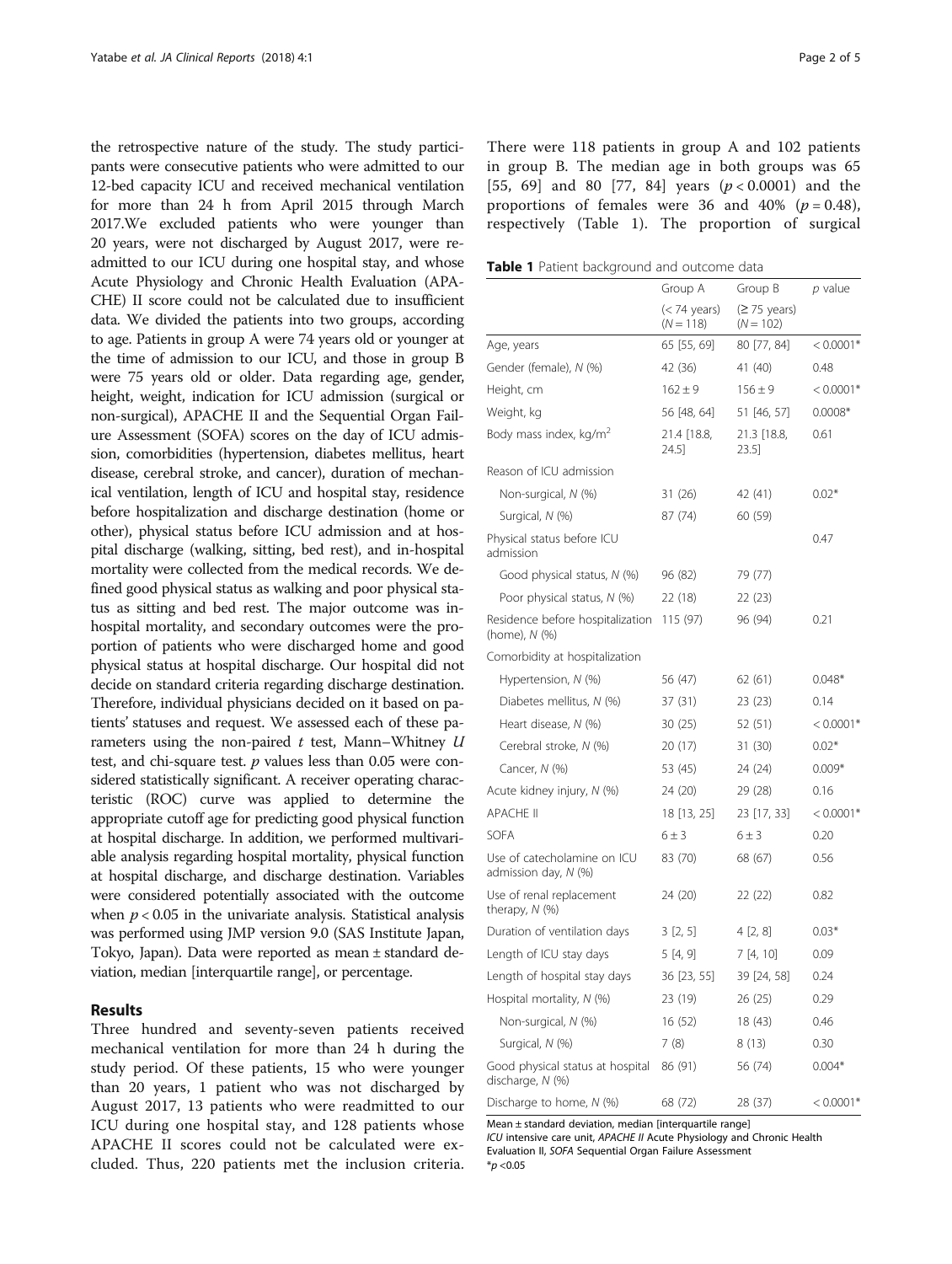patients in group A and the APACHE II score in group B were significantly higher (74 vs. 59%,  $p =$ 0.02; 18 [13, 25] vs. 23 [17, 33], p < 0.0001, respectively). The duration of mechanical ventilation in group B was significantly longer than that in group A  $(3 [2, 5] \text{ vs. } 4 [2, 8], p = 0.03)$ . The length of ICU and hospital stay were not significantly different between the groups  $(5 \t4, 9 \t vs. 7 \t4, 10 \t days, p = 0.09; 36$ [23, 55] vs. 39 [24, 58] days,  $p = 0.24$ , respectively). The overall hospital mortality in both groups were similar (19 vs. 25%,  $p = 0.23$ ). In-hospital mortality among surgical and non-surgical patients were also not significantly different between the groups (8 vs. 13%,  $p = 0.30$ ; 52 vs. 43%,  $p = 0.46$ , respectively). Thus, there were 95 hospital survivors in group A and 76 in group B. The proportion of patients who were discharged home and had good physical status at hospital discharge in group A were significantly higher than that in group B (72 vs. 37%,  $p < 0.0001$ ; 91 vs. 74%,  $p = 0.004$ , respectively). The ROC curve analysis revealed that the best cutoff age for predicting physical function at hospital discharge was 81 years.

Hospital mortality rate in surgical patients was significantly lower than that in non-surgical patients in both groups A and B (8 vs. 52%,  $p < 0.0001$ ; 13 vs. 43%,  $p < 0.0001$ , respectively) (Table 2). The proportion of patients who were discharged home and had good physical status at hospital discharge among surgical patients was significantly higher than that in non-surgical patients in both groups A and B. Multivariate analysis revealed that old age was not an

Table 2 Comparison of outcome data between non-surgical and surgical patients

| A) Group A $(< 74$ years)                                    |                   |                                    |                      |
|--------------------------------------------------------------|-------------------|------------------------------------|----------------------|
|                                                              | $(N = 87)$ 31)    | Surgery Non-surgery $(N =$         | $p$ value            |
| Hospital mortality, $N$ (%)                                  | 7 (8)             | 16(52)                             | $\,<\,$<br>$0.0001*$ |
|                                                              | $N = 80$          | $N = 15$                           |                      |
| Good physical status at hospital 76 (95)<br>discharge, N (%) |                   | 10(67)                             | $\,<\,$<br>$0.0001*$ |
| Discharge to home, $N$ (%)                                   | 61 (76)           | 7(47)                              | $\lt$<br>$0.0001*$   |
| B) Group B ( $\geq$ 75 years)                                |                   |                                    |                      |
|                                                              | $(N = 60)$        | Surgery Non-surgery ( $N =$<br>42) | $p$ value            |
| Hospital mortality, $N$ (%)                                  | 8 (13)            | 18(43)                             | $\lt$<br>$0.0001*$   |
|                                                              | $N = 52$ $N = 24$ |                                    |                      |
| Good physical status at hospital 42 (81)<br>discharge, N (%) |                   | 14 (58)                            | $0.04*$              |
| Discharge to home, N (%)                                     | 24 (46)           | 4(17)                              | $0.01*$              |

independent predictor of in-hospital mortality (Table 3) Age, reason for ICU admission, residence before hospitalization, APACHE II score, and duration of ventilation were selected as candidate variables for multivariate analysis of physical status at hospital discharge (Table [4](#page-3-0)).These five variables and SOFA score were selected for the analysis of discharge destination. Younger age and shorter duration of ventilation were independent predictors of good physical status and discharge to the home (Table 3).

#### **Discussion**

We conducted the current retrospective study to reveal short-term mortality and physical status in elderly critically ill Japanese patients. We found that there were no significant differences in in-hospital mortality between

| Table 3 Results of multivariate analysis |  |  |  |
|------------------------------------------|--|--|--|
|------------------------------------------|--|--|--|

| A) Hospital mortality                    |                   |                        |                      |
|------------------------------------------|-------------------|------------------------|----------------------|
|                                          | Reference         | Odds ratio<br>[95%CI]  | $p$ value            |
| Age                                      | $\,<$<br>74 years | 1.02 [0.44-2.38]       | 0.96                 |
| Reason of ICU admission                  | Surgery           | 1.64 [0.60-4.39]       | 0.33                 |
| <b>APACHE II</b>                         |                   | 1.14 [1.08-1.21]       | $\,<\,$<br>$0.0001*$ |
| Hypertension                             | No                | $0.54$ $[0.24 - 1.21]$ | 0.13                 |
| Heart disease                            | No                | $0.76$ $[0.32 - 1.76]$ | 0.52                 |
| Cerebral stroke                          | No                | $0.73$ $[0.28 - 1.78]$ | 0.50                 |
| Cancer                                   | No                | $0.79$ $[0.31 - 2.03]$ | 0.63                 |
| B) Physical status at hospital discharge |                   |                        |                      |
|                                          | Reference         | Odds ratio<br>[95%CI]  | $p$ value            |
| Age                                      |                   | $1.05$ [1.01-1.11]     | $0.02*$              |
| Reason of ICU admission                  | Surgery           | 1.77 [0.56-5.40]       | 0.33                 |
| Residence before<br>hospitalization      | Home              | 3.94 [0.32-95.1]       | 0.29                 |
| <b>APACHE II</b>                         |                   | 1.05 [0.98-1.13]       | 0.15                 |
| Duration of ventilation                  |                   | 1.13 [1.03-1.25]       | $0.009*$             |
| C) Discharge destination                 |                   |                        |                      |
|                                          | Reference         | Odds ratio<br>[95%CI]  | $p$ value            |
| Age                                      |                   | 1.06 [1.03-1.10]       | $0.0002*$            |
| Reason of ICU admission                  | Surgery           | 2.57 [0.95-7.34]       | 0.06                 |
| Residence before<br>hospitalization      | Home              |                        | 0.17                 |
| <b>APACHE II</b>                         | -                 | 1.00 [0.94-1.09]       | 0.77                 |
| SOFA                                     |                   | 1.04 [0.88-1.23]       | 0.65                 |
| Duration of ventilation                  |                   | $1.10$ $[1.01 - 1.24]$ | $0.03*$              |

ICU intensive care unit, APACHE II Acute Physiology and Chronic Health Evaluation II, SOFA Sequential Organ Failure Assessment  $*_{p < 0.05}$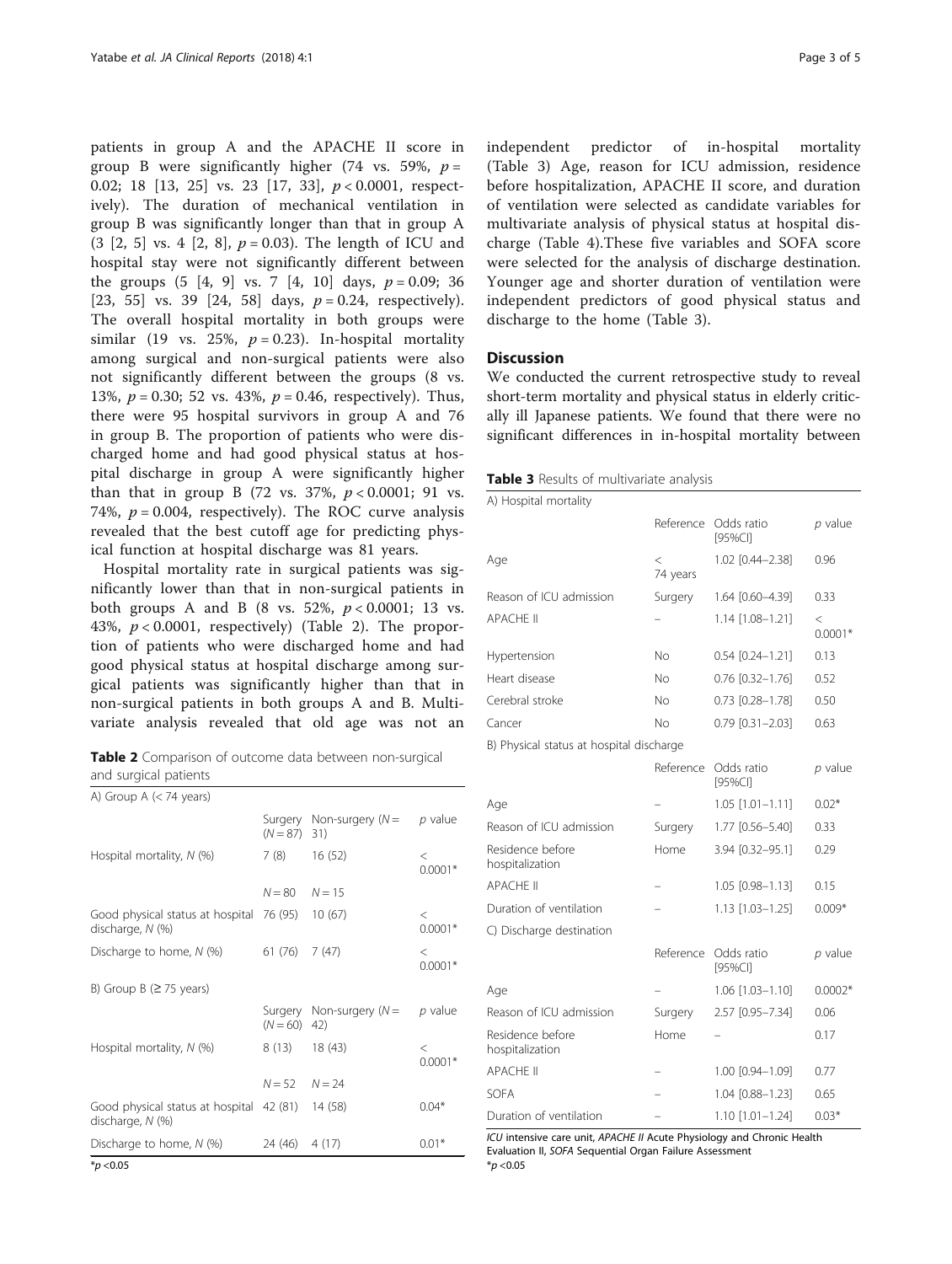<span id="page-3-0"></span>Table 4 Univariate analysis of physical function at hospital discharge and discharge destination

| A) Physical function at hospital discharge     |                   |                   |             |
|------------------------------------------------|-------------------|-------------------|-------------|
|                                                | Good $(N = 142)$  | Poor $(N = 29)$   | $p$ value   |
| Age, years                                     | 69.5 [64, 80]     | 82 [69.5, 87]     | $0.001*$    |
| Gender (female), N (%)                         | 51 (36)           | 14 (48)           | 0.21        |
| Body Mass Index, kg/m <sup>2</sup>             | 21.3 [18.9, 24.2] | 20.2 [17.4, 23.8] | 0.22        |
| Reason of ICU admission                        |                   |                   |             |
| Surgical, N (%)                                | 118 (83)          | 14 (48)           | $0.0001*$   |
| Physical status before ICU admission           |                   |                   |             |
| Good physical status, N (%)                    | 128 (90)          | 24 (83)           | 0.25        |
| Residence before hospitalization (home), N (%) | 141 (99)          | 26 (90)           | $0.001*$    |
| <b>APACHE II</b>                               | 18 [14, 23]       | 25 [19, 34]       | $< 0.0001*$ |
| SOFA                                           | $5 \pm 3$         | $6 \pm 3$         | 0.06        |
| Use of renal replacement therapy, N (%)        | 23 (16)           | 3(10)             | 0.42        |
| Duration of ventilation days                   | 3[2, 4]           | 6 [3. 10.5]       | $< 0.0001*$ |
| B) Discharge destination                       |                   |                   |             |
|                                                | Home $(N = 96)$   | Other $(N = 75)$  | $p$ value   |
| Age, years                                     | 68 [59, 75.8]     | 79 [69, 83]       | $< 0.0001*$ |
| Gender (female), N (%)                         | 34 (35)           | 31(41)            | 0.21        |
| Body mass index, kg/m <sup>2</sup>             | 21.7 [19.3, 24.1] | 20.6 [17.7, 24.1] | 0.08        |
| Reason of ICU admission                        |                   |                   |             |
| Surgical, N (%)                                | 85 (89)           | 47 (63)           | $< 0.0001*$ |
| Physical status before ICU admission           |                   |                   |             |
| Good physical status, N (%)                    | 88 (92)           | 64 (85)           | 0.19        |
| Residence before hospitalization (home), N (%) | 96 (100)          | 71 (95)           | $0.02*$     |
| <b>APACHE II</b>                               | 17 [14, 23]       | 22 [17, 27]       | $< 0.0001*$ |
| SOFA                                           | $5 \pm 2$         | $6 \pm 3$         | $0.01*$     |
| Use of renal replacement therapy, N (%)        | 11(11)            | 15(20)            | 0.12        |
| Duration of ventilation days                   | 3[2, 4]           | 4[2.8]            | $0.0002*$   |

Mean  $\pm$  standard deviation, median [interquartile range]

ICU intensive care unit, APACHE II Acute Physiology and Chronic Health Evaluation II, SOFA Sequential Organ Failure Assessment

 $*_{p < 0.05}$ 

elderly patients and younger patients. Multivariate analysis also supported this finding. However, physical status at hospital discharge in elderly patients was lower, and the elderly population was associated with a twofold increase in the risk of discharged not to home compared with others. A recent study described that the ICU and in-hospital mortality of patients aged 80 years or older were 1.5–2 times higher than patients younger than 80 years in the Netherlands (overall hospital mortality 11 vs. 21%) [\[2](#page-4-0)]. Another study reported that in-hospital mortality in patients aged  $\geq 80$  years was significantly higher compared with others (24 vs. 13%) and that age ≥ 80 years was associated with a 5.4-fold higher inhospital mortality compared with younger age groups in Australia and New Zealand [\[5](#page-4-0)]. On the other hand, the overall in-hospital mortality in both groups was similar in our study. We compared patients aged 74 years or younger and patients aged 75 years or older. Although the definition of very old ICU patients was unclear, a recent study considered patients aged above 75–80 years as very old ICU patients [[1\]](#page-4-0). In addition, the Japanese health care system defines the group above 75 years as being elderly. Therefore, we set 75 years as the cutoff age. In our data set, in-hospital mortality were not significantly different between individual aged 80 years or older and those younger than 80 years (25 vs. 15%, p = 0.08). In Japan, the short-term mortality in elderly critically-ill patients might not be higher compared with younger patients. Further multicenter studies are needed to confirm this result. The proportions of good physical status at hospital discharge and discharge to the home in group A were significantly higher than those in group B. Then, multivariable analysis also revealed that young age was an independent predictor of good physical status